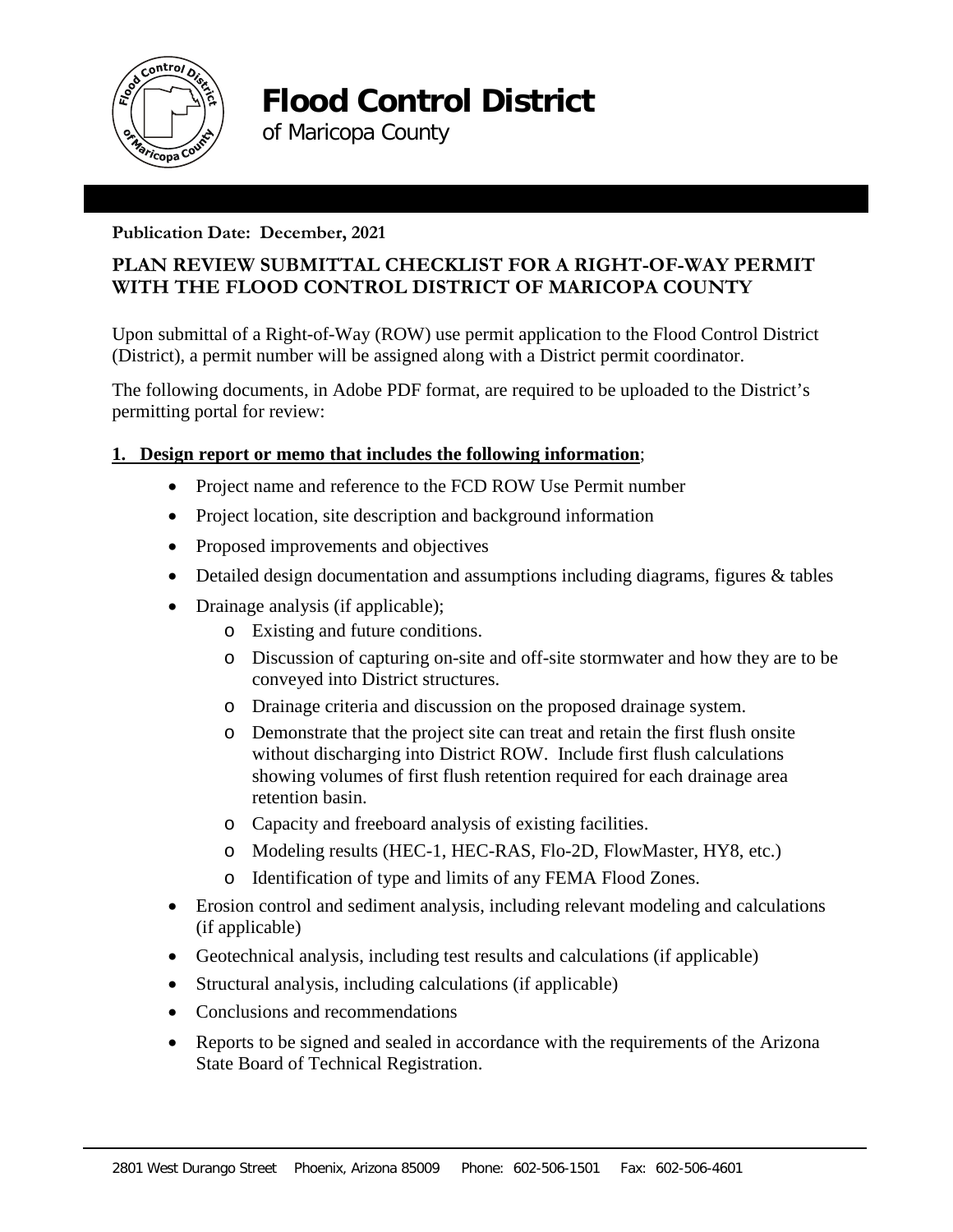#### **2. Construction plans that include the following information:**

- Cover sheet, including a vicinity map with a depiction of the beginning and end of the project and showing the nearest major cross streets.
- Index of sheets including a legend of symbols and Blue Stake sticker. All topographic features, north arrow and graphic scale shall be shown on all plan and profile views.
- Cleary label and show District ROW. Display all adjacent property lines, parcel numbers and APN's. Show local jurisdiction limits, and Section, Township & Range. Include existing prior right (i.e. easement) information and its recording number. If the applicant is requesting a new easement, depict proposed easement limits
- Show relevant subdivision information such as: lots, blocks, tract numbers, with recording information (if applicable)
- Provide survey ties for the project from the nearest known section corner, quarter section corner, basis of bearing or other permanent survey marker. Reference points must be on the Arizona Coordinate System, Central Zone and horizontal datum of 1983. The corresponding elevation must be provided in both 1929 NGVD and 1988 NAVD. All plans must clearly state the vertical datum used for the project.
- Add the [District's Standard Construction Notes](https://www.maricopa.gov/DocumentCenter/View/35946/General-Notes) to the General Notes sheet.
- Reference [District's Standard Details](https://www.maricopa.gov/DocumentCenter/View/46226/Standard-Details-PDF) as needed.
- Reference MAG requirements, local and state requirements (when applicable).
- Show the location of District structures (dams, levees, storm drains, drainage channels, pipes, culverts, access roads, etc.).
- Show and callout all utilities, associated infrastructure, utility easements boundaries and provide dimensions from proposed improvements. All existing utilities within the District ROW shall be located and shown dashed with the size, construction materials, type of utility line, location, and depth below grade.
- Show footprint and alignments of all proposed improvements and features. Identify and callout dimensions of improvements in relation to District ROW boundary lines and/or from monument lines or centerlines. Identify these areas being impacted as temporary construction easement, permanent easement or fee.
- Underground improvements (i.e. utilities, drainage pipes, etc.) will need both plan and profile views.
- Identify the location of proposed new facilities, easements, use areas, etc., by reference to the District structure stationing numbers and offsets. The structure station locations are generally identified in the field with station markers at 500 feet intervals and/or are identified on the District's as-built plans.
- Show access points, including ingress/egress (access) to proposed project.
- Area calculations for each proposed use type and area shall be shown in square feet and acres.
- Plans to be signed and sealed in accordance with the requirements of the Arizona State Board of Technical Registration.